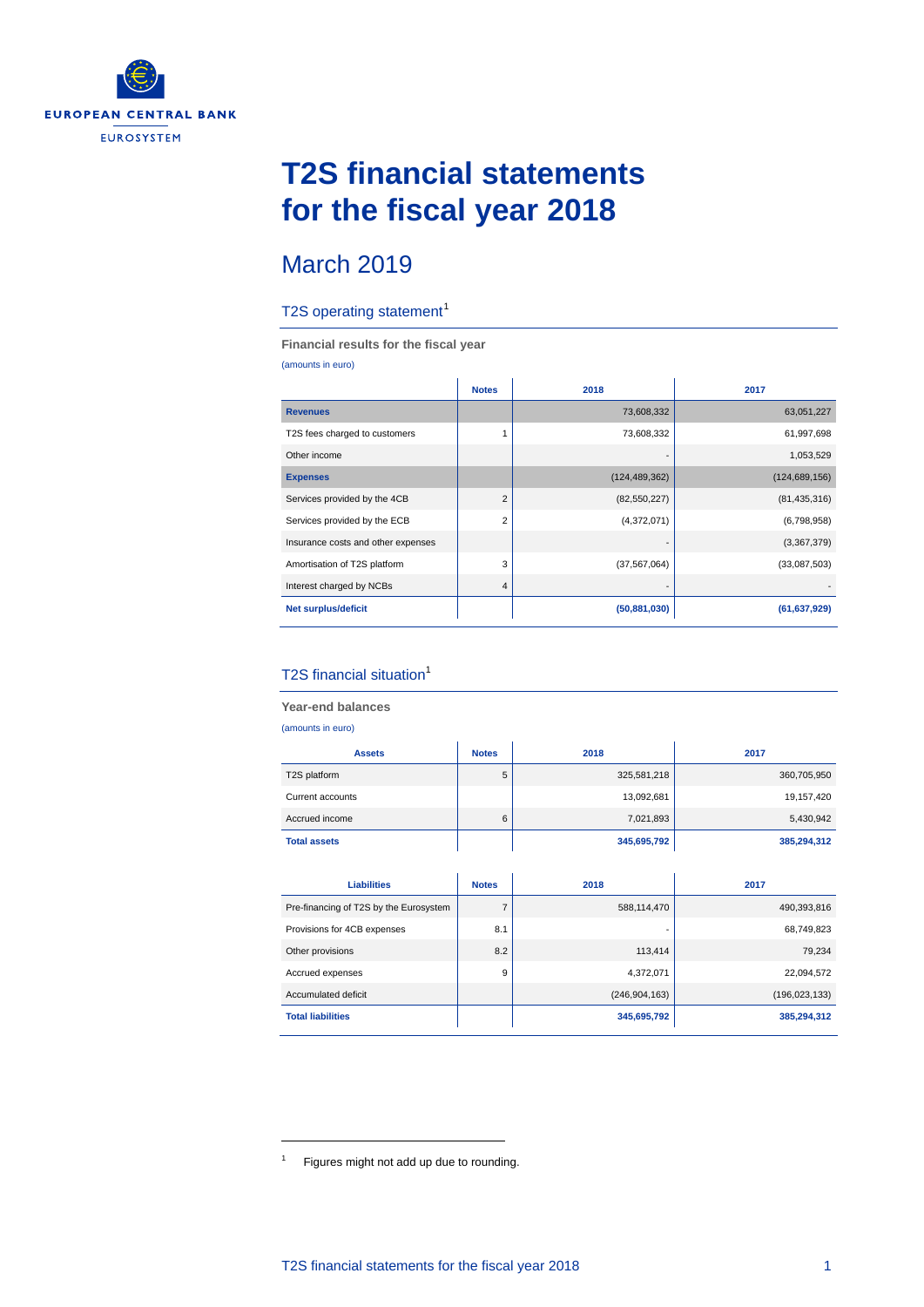#### Explanatory notes

The notes on the 2018 T2S financial statements provide explanations and additional information about the figures in the T2S operating statement and the T2S financial situation report for [2](#page-1-0)018.<sup>2</sup>

#### Notes on the accounting policies

The T2S financial statements have been prepared in accordance with specific accounting policies developed by the T2S Board (Market Infrastructure Board). These policies are based on generally accepted accounting principles.

The T2S financial reporting framework covers standards for the annual T2S operating statement (expense and revenue accounts), the annual T2S financial situation report (asset and liability accounts) and the related disclosures.

#### T2S platform

Owing to their integral characteristics, both the hardware and software of the T2S system are treated homogenously and represented as a single intangible asset under the position "T2S platform". The latter represents the carrying amount of the T2S platform. The value of the T2S platform is made up of the capitalised development costs paid to the European Central Bank (ECB) and the four serviceproviding central banks (4CB), capitalised interest incurred during the construction phase, and additional development costs incurred during the operational phase, e.g. for new releases, after deduction of accumulated amortisation amounts and any impairment losses. Impairment tests are taking place annually as of the end of the migration phase (September 2017); impairment losses are recorded when the book value is lower than the asset's expected recoverable amount. $^3$  $^3$ 

#### Amortisation

1

The amortisation method reflects the pattern in which the asset's future economic benefits are expected to be consumed. The method was based on the (expected) proportion of settlement volumes already migrated in T2S during the migration phase (completed in September 2017), and is thereafter based on a linear method from January 2018 to September 2027 (ten years after the end of migration).

<span id="page-1-0"></span><sup>&</sup>lt;sup>2</sup> For an introduction to, and further information on, the T2S financial statements, please refer to the [explanatory note](https://www.ecb.europa.eu/pub/pdf/annex/ecb.targetsecfs150401_annex.en.pdf?931122b28ecac1714b660d075c860a7d) for the fiscal year 2015, which was prepared in parallel with the 2015 T2S financial statements.

<span id="page-1-1"></span>The recoverable amount of an asset is the greater of its "fair value less costs to sell" and its "value in use".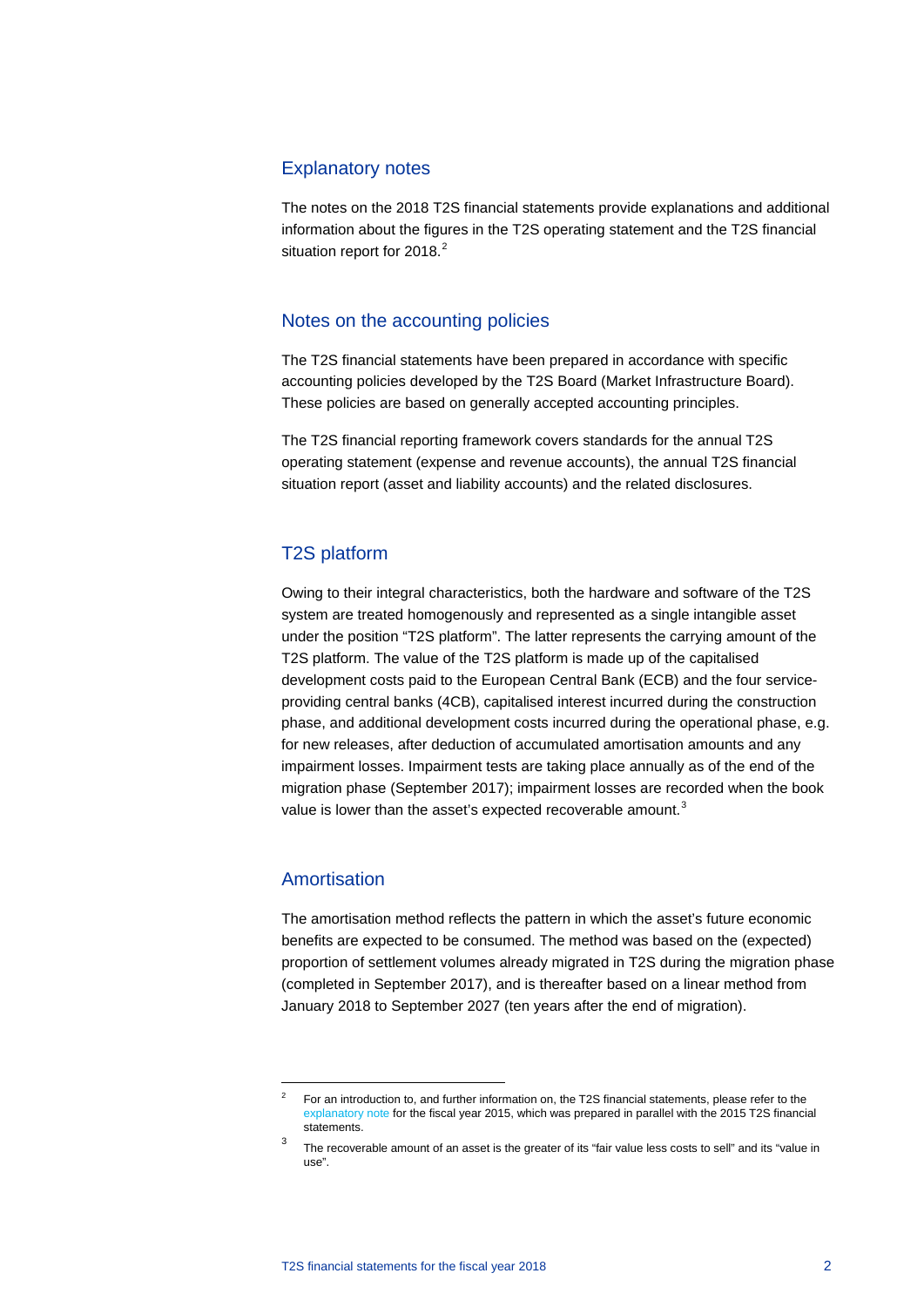#### Pre-financing of T2S by the Eurosystem

This item relates to the amounts owed to the Eurosystem national central banks (NCBs) that have been pre-financing T2S, namely the covered costs incurred for both the development and the operation of T2S. This liability effectively reflects the expectation that the participating central banks will eventually be reimbursed for the development and operational costs included in the T2S pricing envelope (the total amount, including capital cost, to be recovered through fees). The reimbursement will be funded by cash surpluses generated from T2S usage fees paid by T2S customers (central securities depositories (CSDs) and central banks). Reimbursement will begin once the collected fees exceed the annual operational expenses.

#### Operating statement

During the operational phase, the T2S operating statement shows a net surplus or deficit, depending largely on whether the T2S fees are sufficient to cover the T2S operational costs, the amortisation of the T2S platform, impairment losses, if any, and other expenses. A deficit could trigger an extension of the amortisation period and/or a price increase in order to reach full cost recovery within the given cost recovery period. A surplus would make it possible to repay the pre-financing loan given to T2S by the Eurosystem central banks. The yearly surplus/deficit is reflected in the net accumulated surplus/deficit account.

#### Income/expenses

Income and expense items are recognised once earned/incurred. In the operational phase of T2S, all operational costs are expensed as incurred to the T2S operating statement, while additional development costs (e.g. for new releases) are capitalised to the T2S platform and reported in the T2S financial situation report.

#### Accrued income and expenses

Procedures are in place to calculate and establish, at each year-end, the costs incurred by T2S but not yet reimbursed to the service providers, as well as income not yet collected but earned in the reporting year.

#### Post-balance-sheet events

This refers to relevant events that occurred after the reporting period which have a material impact on the reports for that period.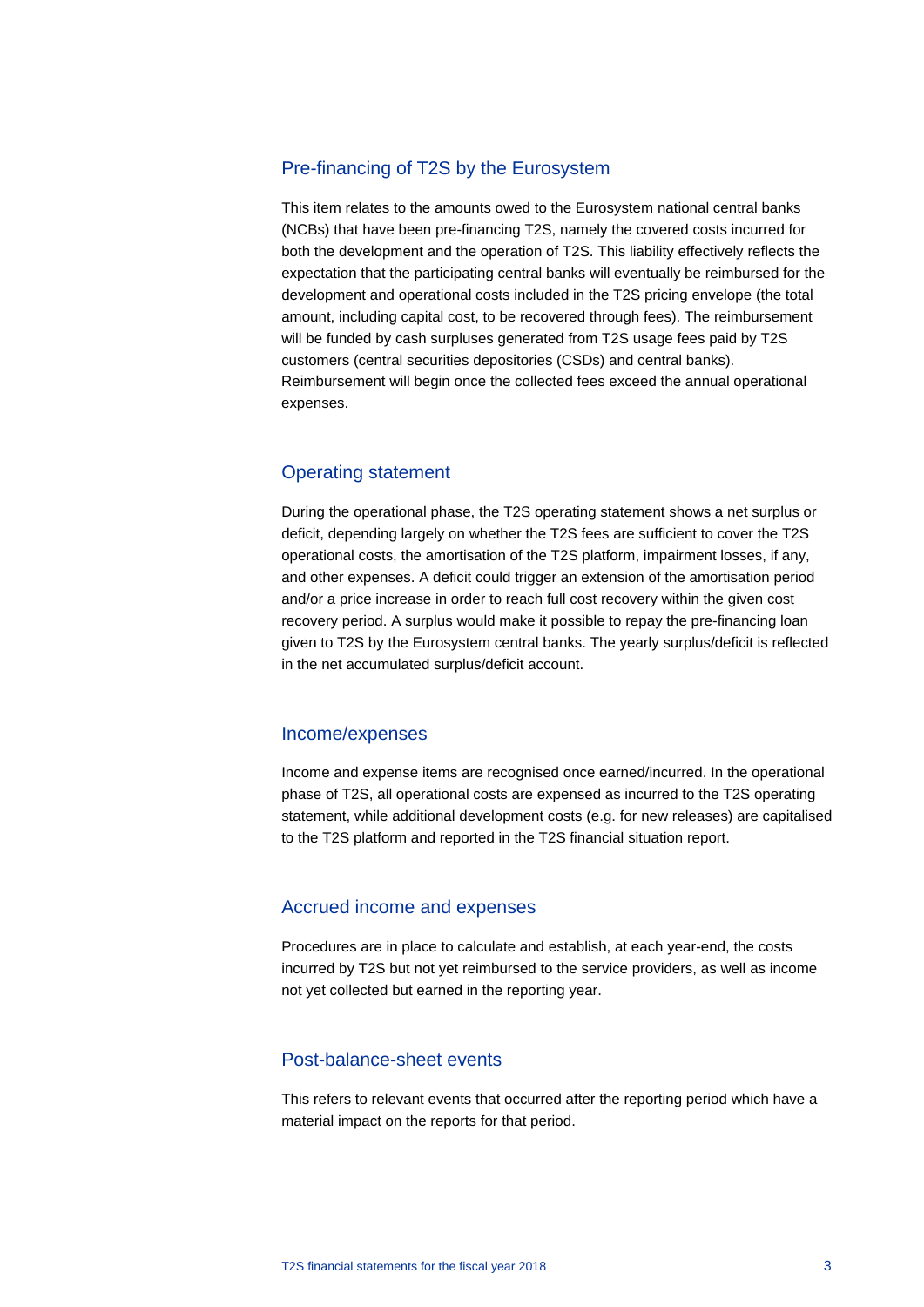#### Cost recovery

In 2010 the Governing Council of the ECB decided that T2S would be developed and operated under the principle of full cost recovery. The T2S Board regularly monitors developments that may affect the prospects of cost recovery. The cost recovery target is based on: i) the T2S pricing policy (see Schedule 7 (Pricing) of the T2S Framework Agreement and of the Currency Participation Agreement),<sup>[4](#page-3-0)</sup> ii) a given cost recovery period, iii) the total costs for developing and operating T2S, and iv) the usage of T2S resources which generate revenues for T2S.

While the use of T2S resources is dependent on market dynamics, the Governing Council of the ECB aims to steer costs and adjust pricing in order to ensure that T2S is in a position to recover all, and only, its total costs in the long term. On 21 June 2018 the Governing Council of the ECB decided to extend the cost recovery period to the end of 2029 and increase the prices as of 2019 in order to ensure full cost recovery.<sup>[5](#page-3-1)</sup> This decision was in response to the need to adjust the T2S pricing policy to the actual volume, cost, and revenue situation (see the [announcement](https://www.ecb.europa.eu/paym/intro/mip-online/2018/html/1806_t2s_pricing_realigned.en.html) for more information).

#### Notes on the Financial Statements

#### 1 Revenues – T2S fees charged to customers

The account "T2S fees charged to customers" shows the net revenues earned in 2018 by T2S. No discounts were applied in 2017 and 2018 since the "fee holiday" regime (reduction of the monthly fees by one third) for the 9 CSDs that had signed the contract with the Eurosystem (the T2S Framework Agreement) by 30 April 2012 expired in November 2016. For those CSDs, as well as for the other 13 that had signed the contract by 30 June 2012, the prescribed one-off joining fee $<sup>6</sup>$  $<sup>6</sup>$  $<sup>6</sup>$  was also</sup> waived.

The T2S fees also include revenues related to the application of the rules and procedures laid down in Article 32(9) and in Section 5.9 of Schedule 7 (Pricing) of the T2S Framework Agreement.

#### <span id="page-3-2"></span><span id="page-3-1"></span><span id="page-3-0"></span>2 Services provided to T2S

-

As of its launch in mid-2015, T2S has been incurring annual operational expenditures which are paid to the service providers: to the 4CB for running and maintaining the T2S platform and to the ECB for its coordination activities. The

Both documents are available on the T2S website, [www.t2s.eu,](http://www.t2s.eu/) under "For professional use" in the section ["Legal documents"](https://www.ecb.europa.eu/paym/target/t2s/profuse/html/index.en.html).

<sup>5</sup> See the T2S Framework Agreement, [Section 2 \(T2S pricing policy\) of Schedule 7 \(Pricing\).](https://www.ecb.europa.eu/paym/target/t2s/profuse/shared/pdf/framework_agreement.pdf?684b43a2134ad5ff9c787ba1f4c59e5c) 

<sup>6</sup> [See the T2S Framework Agreement, Section 5.9 \(One-off joining](https://www.ecb.europa.eu/paym/target/t2s/profuse/shared/pdf/framework_agreement.pdf?684b43a2134ad5ff9c787ba1f4c59e5c) fee) of Schedule 7 (Pricing).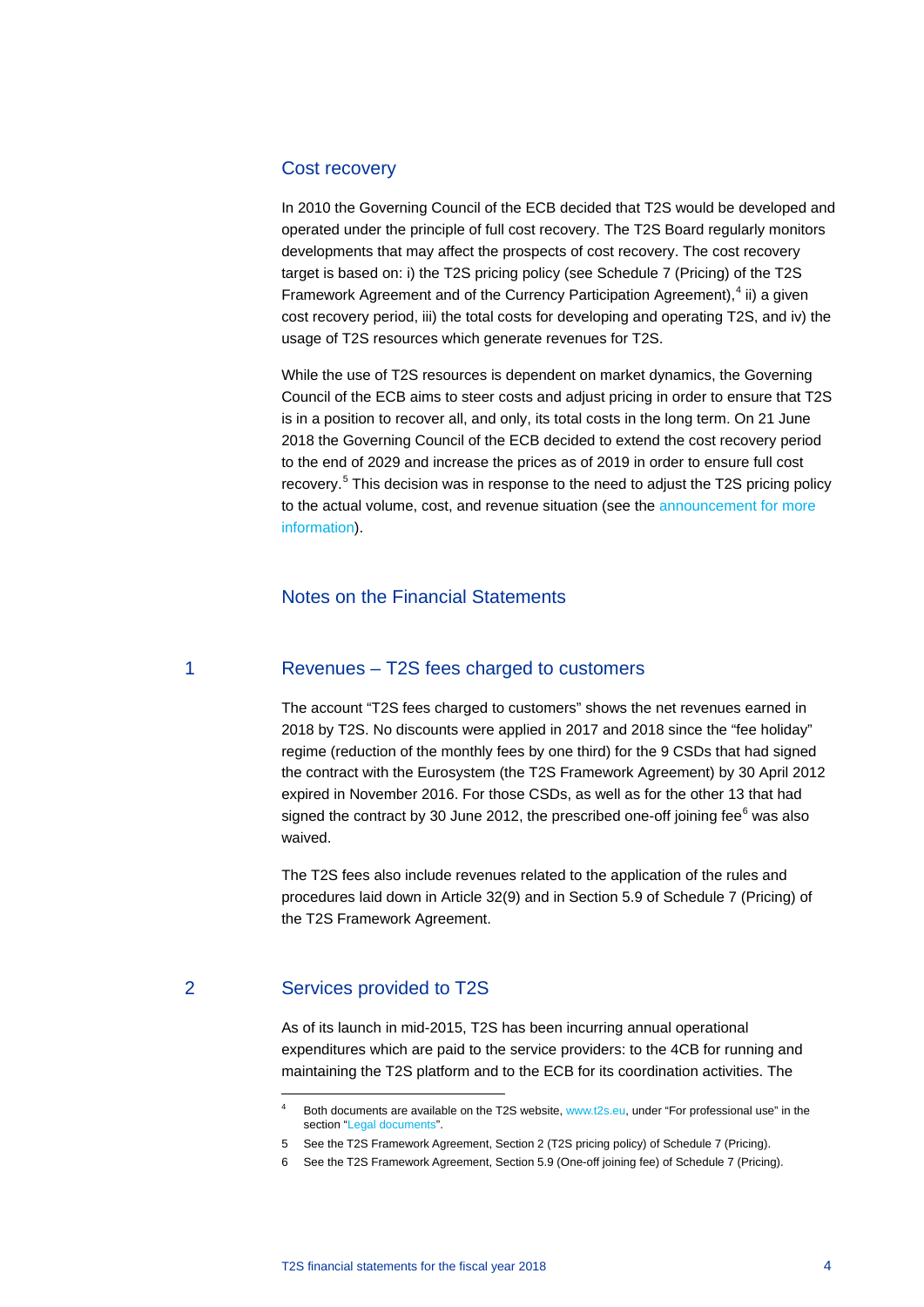expenditures for 2018 amounted to €86.9 million. This amount includes 4CB service provider costs attributable to the year 2018, which were higher than initially budgeted (see note 8.1). The increased 4CB service provider costs are due to an intensified use of resources for testing and additional migration activities. A provision for the increased expenditures of the 4CB was recognised in the financial years 2015, 2016 and 2017. This provision amounted to €68.7 million as at the end of the financial year 2017. The provision was used upon the full payment of the increased 4CB service provider costs (i.e. the expenditures for which the provision was originally recognised) in the second half of 2018.

#### 3 Amortisation

See note 5, *"T2S platform"*.

#### 4 Interest charged by national central banks

T2S owes interest to the Eurosystem NCBs for the loan that has financed both the development of the platform and T2S operations. The Eurosystem (pre-)financing effectively covers the liabilities of T2S vis-à-vis the T2S service providers (i.e. the 4CB and the ECB for its T2S coordination functions).

The interest rate used for the calculation is the annual average rate applied to the ECB's main refinancing operations (MRO rate). The accrued interest is calculated at year-end on the principal amount of the pre-financing of T2S by the Eurosystem.

In 2018 the applicable interest rate was 0.0% (annual average MRO rate). For this reason, T2S did not incur interest expenditures in 2018.

5 T2S platform

As at the end of 2018, the T2S asset value comprised: (i) capitalised costs incurred during the development phase up to the launch date, (ii) accumulated amortisation, (iii) capitalised interest incurred during the development phase, and (iv) additional development costs related to change requests.

The amortisation amount of the T2S platform in 2018 was €37.6 million (2017: €33.1 million). Following completion of the migration phase and after the full volume capacity of contracting CSDs was reached in September 2017, the linear calculation method has been applied for calculating the amortisation in 2018.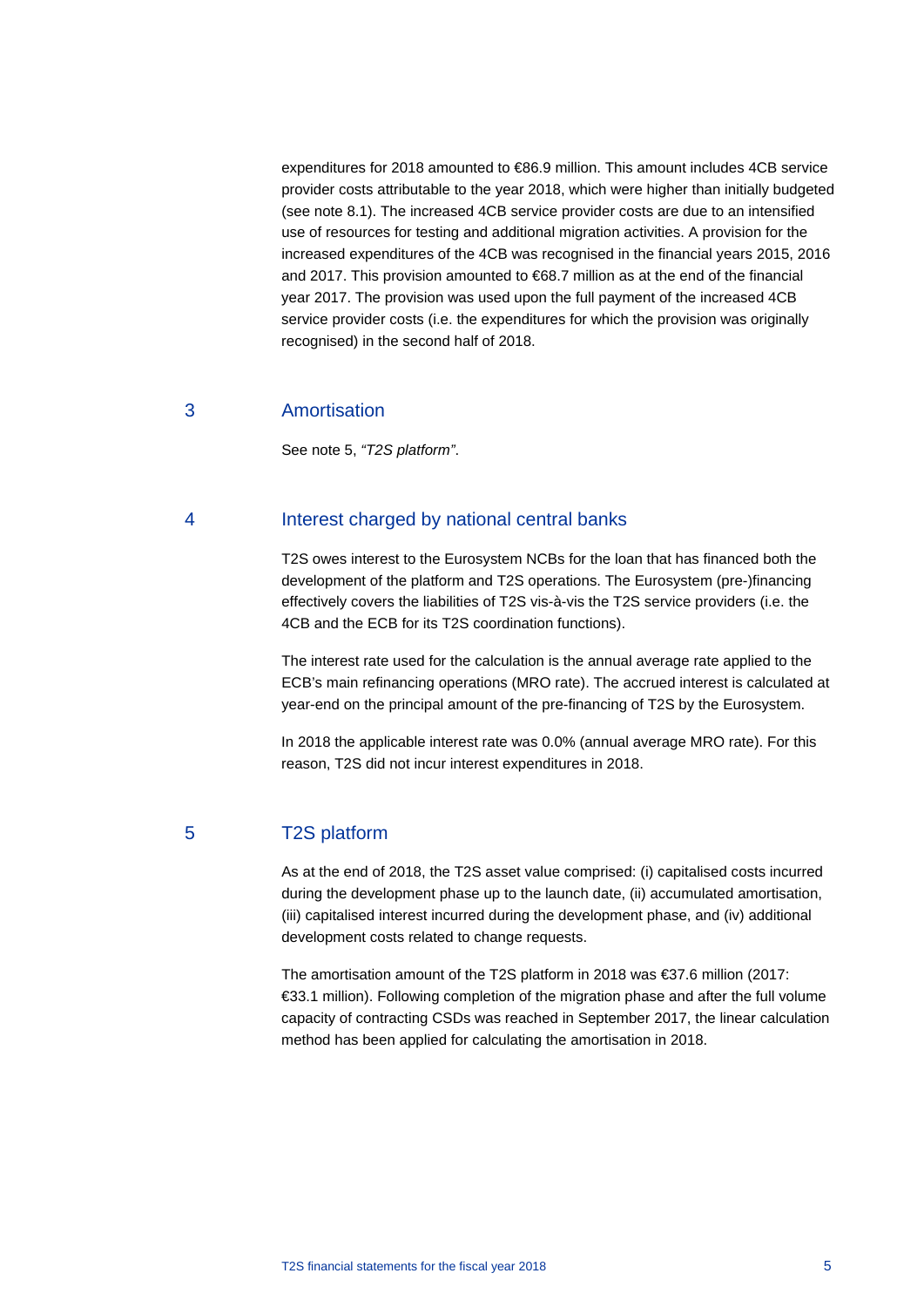#### Changes to the value of the T2S platform in 2018

| (in euro) |                                                     |                |
|-----------|-----------------------------------------------------|----------------|
| Year      | <b>Event</b>                                        | <b>Amount</b>  |
| 2018      | Opening balance                                     | 360,705,950    |
| 2018      | Capitalisation of development costs for Release 2.0 | 2,442,332      |
| 2018      | Amortisation                                        | (37, 567, 064) |
| 2018      | T2S platform closing balance                        | 325,581,218    |

The T2S Board decided to start impairment testing after the end of the migration phase (September 2017) once the information on the full potential of T2S revenues would be available. As at the end of 2018, there was no indication that the T2S platform may be impaired.

#### 6 Accrued income

Accrued income reflects T2S revenue in December 2018 that had not yet been billed at year-end 2018.

#### 7 Pre-financing of T2S by the Eurosystem

The Eurosystem (pre-)financing effectively covers the liabilities of T2S vis-à-vis the T2S service providers (the 4CB and the ECB for its T2S coordination functions).

The balance of the pre-financing of T2S corresponds to the loan that T2S received from the Eurosystem NCBs to cover the costs of developing, running and maintaining the T2S platform, plus the accumulated interest on the loan (see note 4). The cost recovery target corresponds to the full balance of the pre-financing.

On 31 December 2018, the outstanding loan with the Eurosystem amounted to €588.1 million (2017: €490.4 million). The increase is due to additional pre-financing payments allowing T2S to pay its operational costs to the T2S service providers.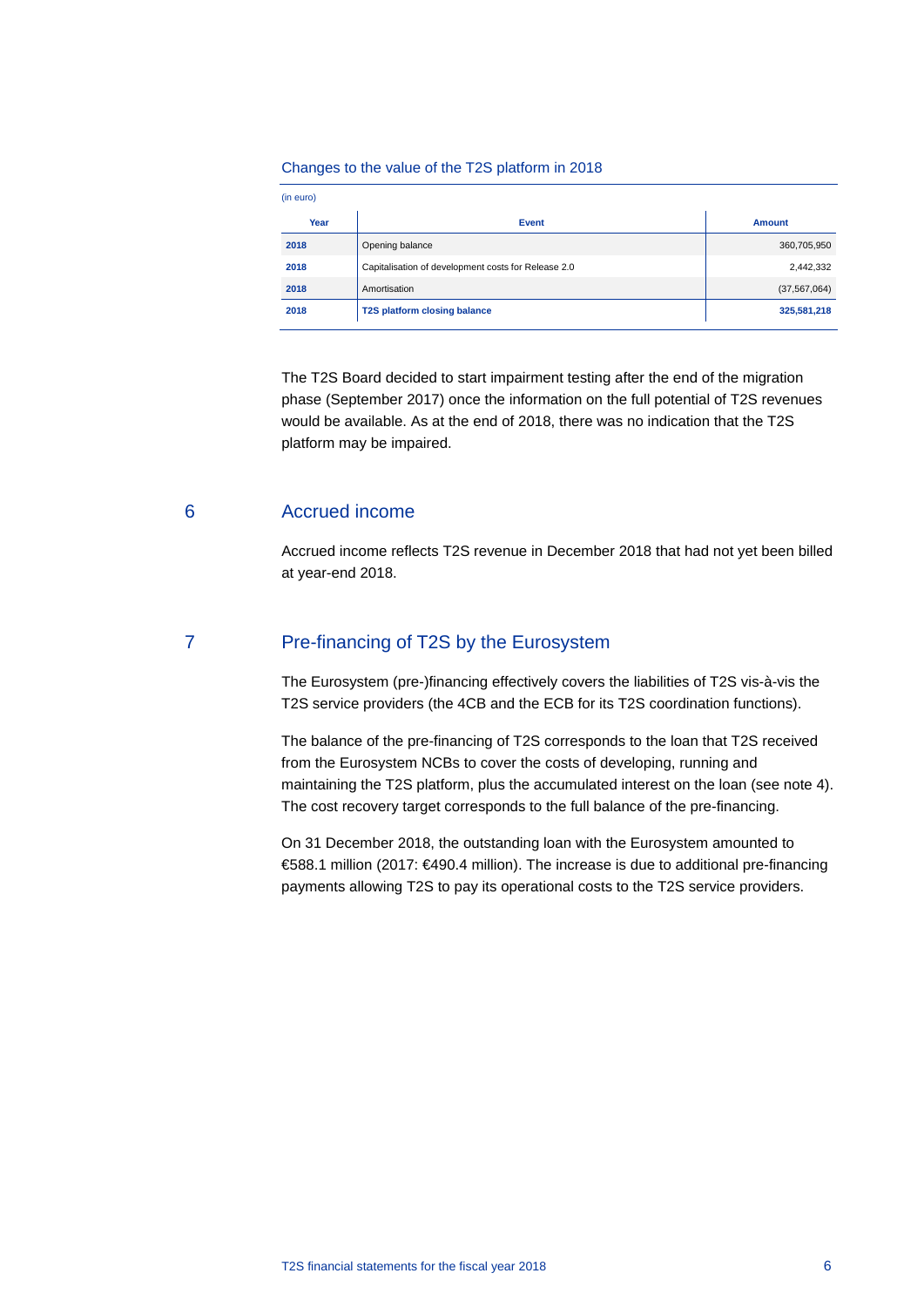### 8 Provisions

#### 8.1 Provisions for 4CB expenses

An annual provision was set aside to cover an expected increase in the 4CB service provider costs during the migration phase, relating to an intensified use of resources for testing and migration activities. As at 31 December 2017, the total provision amounted to €68.7 million.

The expected costs were paid in the second half of 2018, which is when the provision was used.

#### 8.2 Other provisions

Other provisions of €113,414.00 were set aside. This includes €63,414.00 to cover an amount erroneously invoiced to CSDs in 2018 that is to be reimbursed in 2019. In addition, an amount of €50,000.00 was recognised for a conditional participation fee paid by one CSD.

#### 9 Accrued expenses

Accrued expenses relate to operational costs of the ECB as a T2S service provider incurred in 2018 for which no invoice had been received by year-end. On 31 December 2018, a total amount of €4.4 million was accrued (2017: €22.1 million, which included the annual ECB expenses and one quarter of the expenses incurred by the 4CB).

**© European Central Bank, 2019**

Postal address 60640 Frankfurt am Main, Germany Telephone +49 69 1344 0<br>Website www.ecb.euror [www.ecb.europa.eu](http://www.ecb.europa.eu/)

All rights reserved. Reproduction for educational and non-commercial purposes is permitted provided that the source is acknowledged. For specific terminology please refer to the [ECB glossary.](https://www.ecb.europa.eu/home/glossary/html/index.en.html)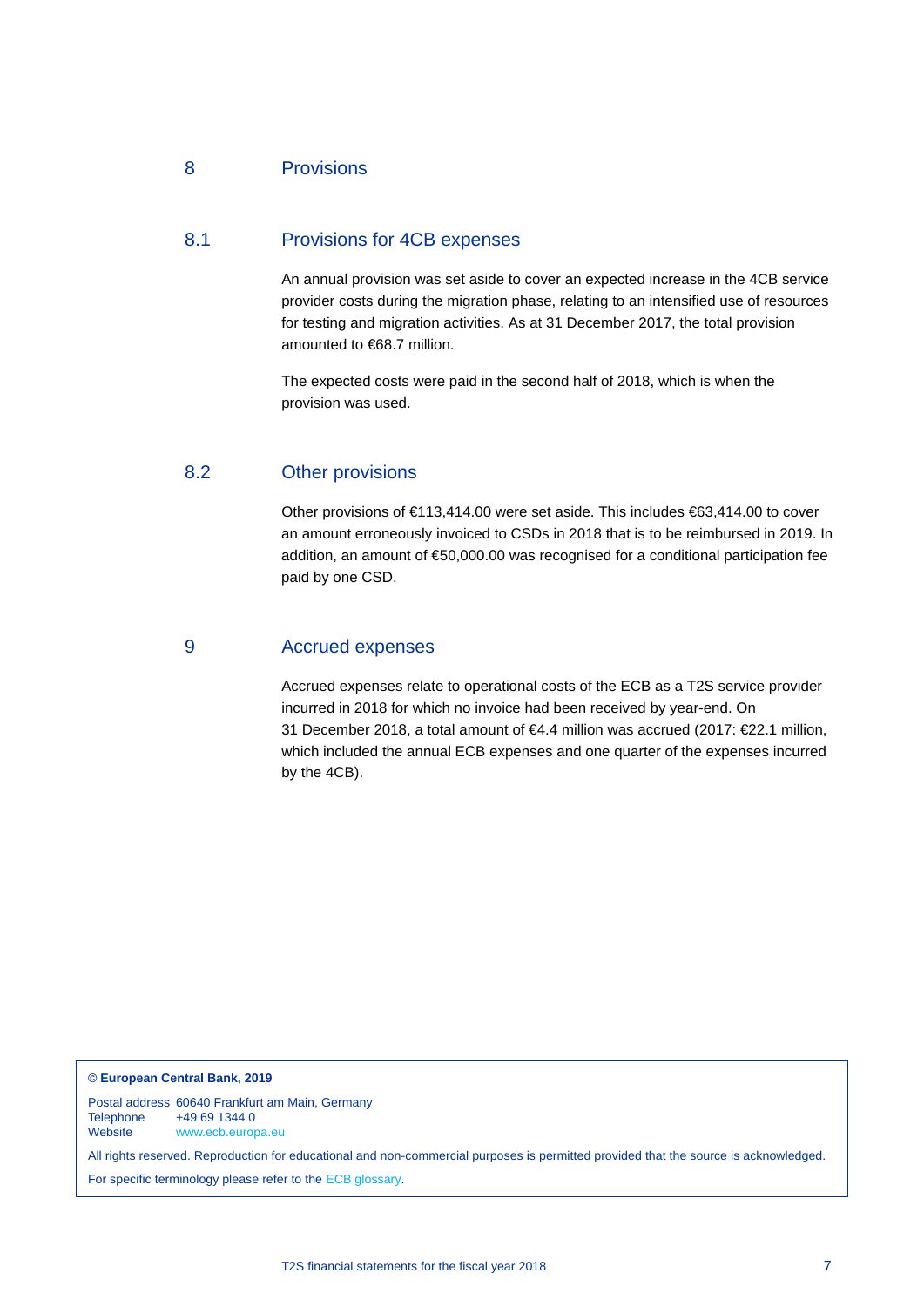# <sup>(</sup>G bakertilly

#### **INDEPENDENT AUDITOR'S REPORT**

TARGET2-Securities

To: The Chairperson of the Market Infrastructure Board and its Members

SonnemannstraBe 20

60314 Frankfurt am Main

#### 15 April 2019

#### **Opinion**

We have audited the financial statements of TARGET2-Securities (the entity), which comprise the financial situation report as at 31 December 2018 and the operating statement and other explanatory notes. The financial statements have been prepared by the Market Infrastructure Board acting for the Eurosystem based on the TARGET2-Securities Financial Reporting Framework as approved on 24 March 2017 and as amended on 05 October 2018 by the Governing Council of the European Central Bank.

In our opinion, the accompanying financial statements of the entity for the year ended 31 December 2018, are prepared, in all material respects, in accordance with the principles of the TARGET2-Securities Financial Reporting Framework as approved by the Governing Council.

#### **Basis of Opinion**

We conducted our audit in accordance with International Standards of Auditing (ISAs). Our responsibilities under those standards are further described in the Auditor's Responsibilities for the Audit of the Financial Statements section of our report. We are independent of the entity in accordance with the ethical requirements that are relevant to our audit of the financial statements in Germany, and we have fulfilled our other ethical responsibilities in accordance with these requirements. We believe that the audit evidence we have obtained is sufficient and appropriate to provide a basis for our opinion.

#### **Emphasis of Matter**

#### **Basis of Accounting**

We draw attention to the explanatory notes to the financial statements, which describe the basis of accounting. The financial statements are prepared to assist the Eurosystem in meeting its financial reporting requirements originating from the TARGET2-Securities Framework Agreement. According to Article 20 "Obligations of the Eurosystem related to the provision and use of the T2S Services" in Chapter 2 of the TARGET2-Securities Framework Agreement the Eurosystem shall provide the contracting Central Securities Depositories (CSD) with financial statements, reports and other information on T ARGET2-Securities on a regular basis that fairly represent the business and financial conditions, result of operations and state of the cost recovery in relation to TARGET2-Securities on the respective dates or for the respective periods covered by such financial statements, reports and other information. As a result, the financial statements may not be suitable for another purpose.

Our opinion is not modified in respect of these matters.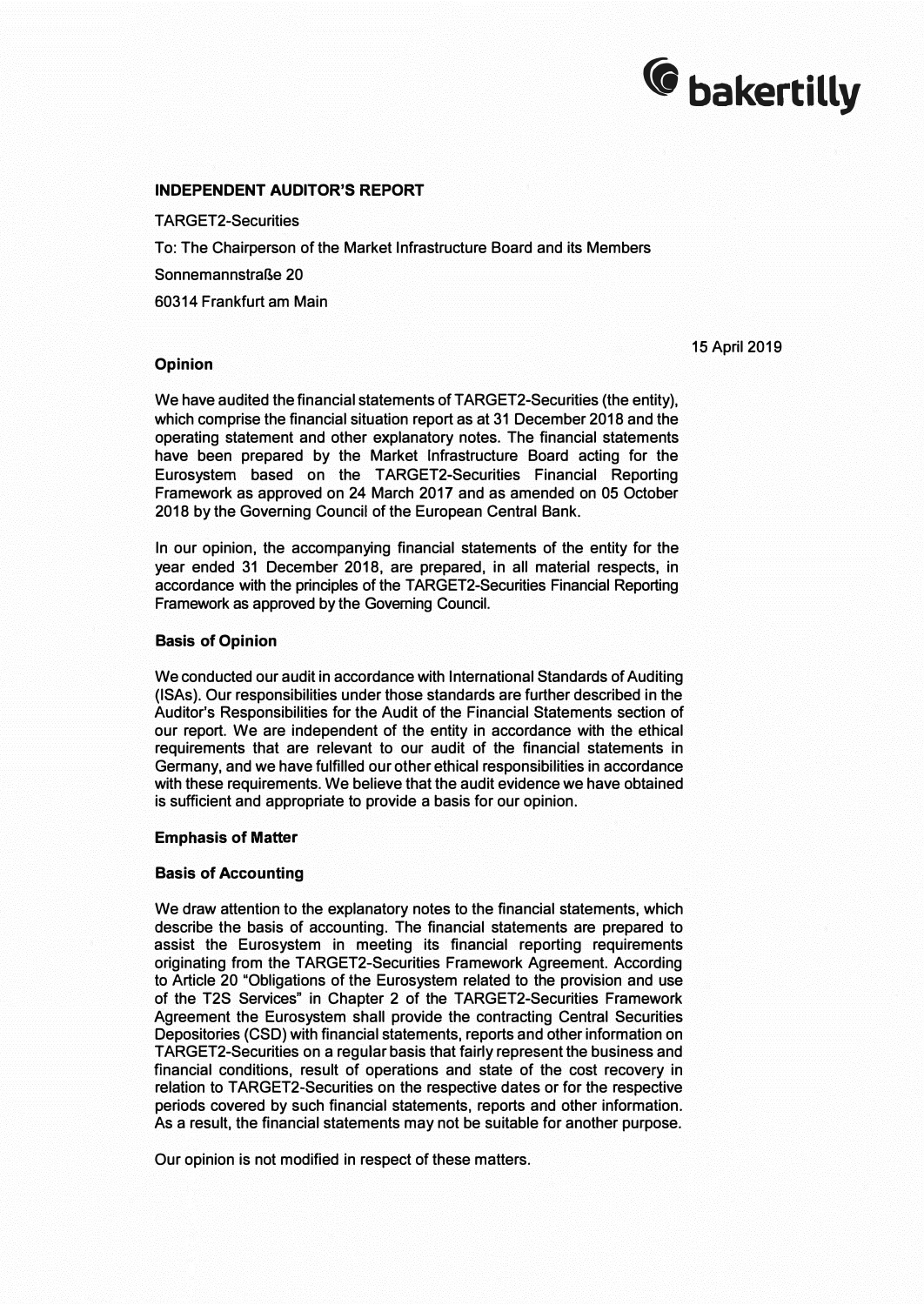# <sup>(</sup>C bakertilly

#### **Responsibilities of the Eurosystem and those charged with governance for the T ARGET2- Securities Financial Statements**

**The Market Infrastructure Board acting for the Eurosystem is responsible for the preparation and fair presentation of the financial statements in accordance with the TARGET2-Securities Financial Reporting Framework as approved by the Governing Council of the European Central Bank, and for such internal control as the Eurosystem determines is necessary to enable the preparation of financial statements that are free from material misstatement, whether due to fraud or error.** 

**In preparing the financial statements, the Market Infrastructure Board acting for Eurosystem is responsible for assessing the entity's ability to continue as a going concern, disclosing, as applicable, matters relating to going concern and using the going concern basis of accounting unless the Eurosystem either intends to liquidate the entity or to cease operations, or has no realistic alternative but to do so.** 

**Those charged with governance are responsible for overseeing the entity's financial reporting process.** 

#### **Auditor's Responsibilities for the Audit of the Financial Statements**

**Our objectives are to obtain reasonable assurance about whether the financial statements as a whole are free from material misstatement, whether due to fraud or error, and to issue an auditor's report that includes our opinion. Reasonable assurance is a high level of assurance, but is not a guarantee that an audit conducted in accordance with ISAs will always detect a material misstatement when it exists. Misstatements can arise from fraud or error and are considered material if, individually or in the aggregate, they could reasonably be expected to influence the economic decisions of users taken on the basis of these financial statements.** 

**As part of an audit in accordance with ISAs, we exercise professional judgement and maintain professional skepticism throughout the audit.** 

**We also:** 

- **• Identify and assess the risks of material misstatement of the financial statements, whether due to fraud or error, design and perform audit procedures responsive to those risks, and obtain audit evidence that is sufficient and appropriate to provide a basis for our opinion. The risk of not detecting a material misstatement resulting from fraud is higher than for one resulting from error, as fraud may involve collusion, forgery, intentional omissions, misrepresentations, or the override of internal control.**
- **• Obtain an understanding of internal control relevant to the audit in order to design audit procedures that are appropriate in the circumstances, but not for the purpose of expressing an opinion on the effectiveness of the entity's internal control.**
- **• Evaluate the appropriateness of accounting policies used and the reasonableness of accounting estimates and related disclosures made by management.**